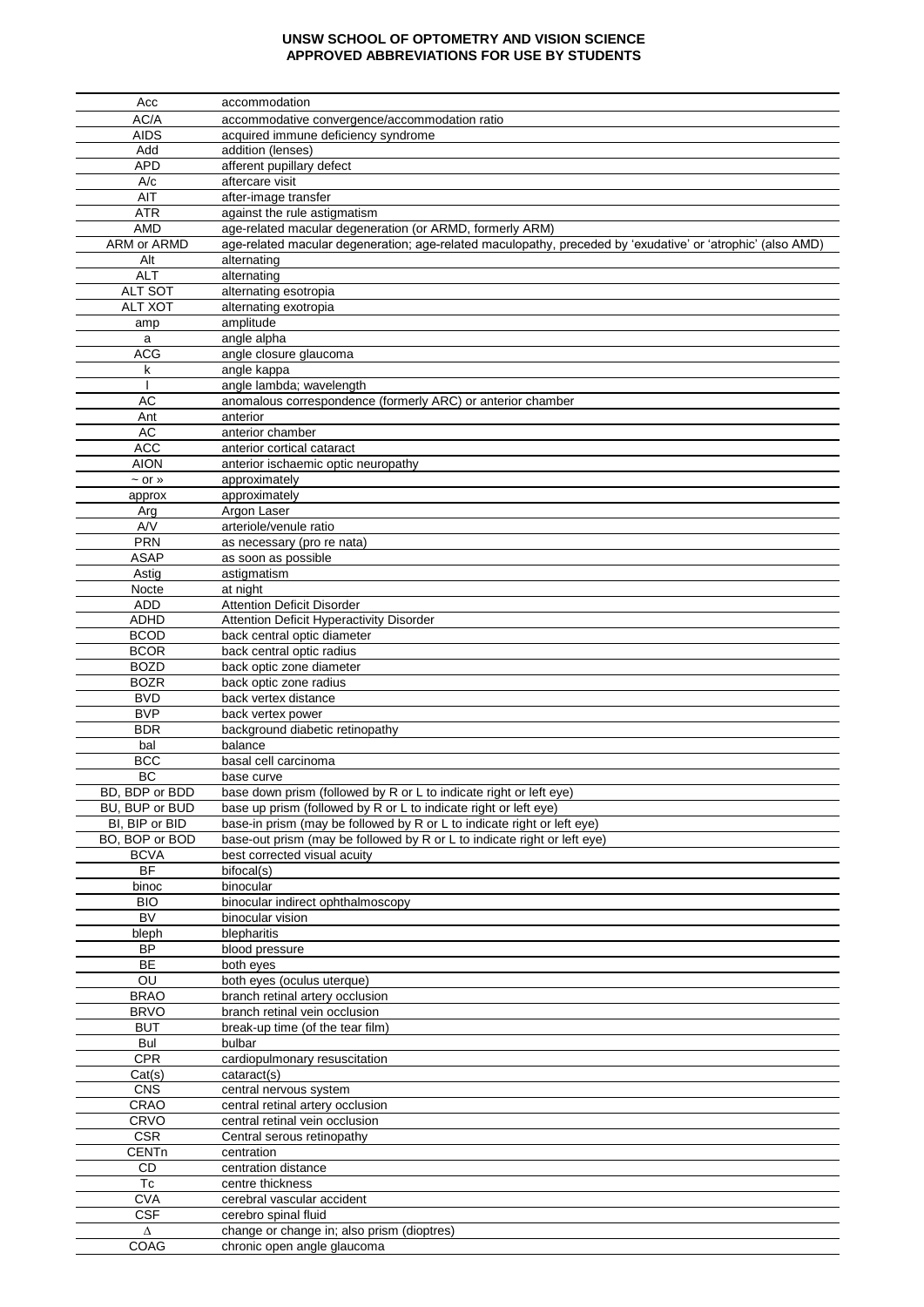| CB           | ciliary body                                                                                 |
|--------------|----------------------------------------------------------------------------------------------|
| <b>CSME</b>  | clinically significant macular (o)edema                                                      |
| <b>CW</b>    | close work                                                                                   |
| <b>CVTME</b> | Color Vision Testing Made Easy (test)                                                        |
| C/O          | complains of                                                                                 |
| <b>CT</b>    | computed tomography                                                                          |
| Conj         | conjunctiva                                                                                  |
| <b>CL</b>    |                                                                                              |
|              | contact lens                                                                                 |
| <b>CLPC</b>  | contact lens associated papillary conjunctivitis                                             |
| fap          | contact lens fit as previously noted                                                         |
| <b>CSF</b>   | contrast sensitivity function                                                                |
| conv         | convergence                                                                                  |
| CA/C         | convergence-accommodation ratio                                                              |
| <b>CWS</b>   | Cotton wool spot(s)                                                                          |
| <b>CF</b>    | count fingers (note: CF 20'(at 20 feet) 20/400); CF 6m (at 6 metres) 6/120);                 |
|              | also central fixation                                                                        |
| <b>CT</b>    | cover test, also computed tomography                                                         |
| <b>CN</b>    | cranial nerve eg. CNIII                                                                      |
| <b>CFF</b>   | critical fusion (or flicker) frequency                                                       |
| Xcyl         | cross cyl                                                                                    |
| C/D          | cup to disc ratio                                                                            |
| cyclop (%)   | cyclopentolate, % used                                                                       |
| Cyl          | cylinder (also C when following D(ioptre))                                                   |
|              |                                                                                              |
| CMO (CME)    | cystic macular oedema (edema)                                                                |
| <b>CMV</b>   | cytomegalovirus                                                                              |
| <b>DW</b>    | daily wear                                                                                   |
| <b>DOB</b>   | date of birth                                                                                |
| dB           | decibel                                                                                      |
| ↓            | decrease in                                                                                  |
| <b>DVA</b>   | Department of Veterans' Affairs                                                              |
| DM           | diabetes mellitus                                                                            |
| <b>DR</b>    | diabetic retinopathy                                                                         |
| Dx           | diagnosis                                                                                    |
| <b>DAF</b>   | diagnostic action fields                                                                     |
|              |                                                                                              |
| <b>DPA</b>   | diagnostic pharmaceutical agent                                                              |
| diam         | diameter                                                                                     |
| <b>DFE</b>   | dilated fundus examination                                                                   |
| D            | dioptre                                                                                      |
| D            | dioptre; also distance                                                                       |
| DC           | dioptres cylinder                                                                            |
| DS           | dioptres sphere                                                                              |
| DD           | disc diameter (usually preceded by a number for distance or size in terms of disc diameters) |
| dist         | distance                                                                                     |
| DV           | distance vision                                                                              |
| D/V          | double vision                                                                                |
| D/L          | driver's licence                                                                             |
|              |                                                                                              |
| gt           | drop                                                                                         |
| gtt or gutt  | Drops (guttae)                                                                               |
| DDT          | <b>Dyslexia Determination Test</b>                                                           |
| EF           | eccentric fixation                                                                           |
| Te           | edge thickness                                                                               |
| ECG          | electrocardiogram                                                                            |
| EEG          | electroencephalogram                                                                         |
| EOG          | electrooculogram                                                                             |
| ERG          | electroretinogram                                                                            |
| <b>ELISA</b> | enzyme linked immunosorbent assay                                                            |
| ERM          | epiretinal membrane                                                                          |
| <b>EBMD</b>  | epithelial basement membrane dystrophy                                                       |
| $=$          | equals                                                                                       |
| ESR          | erythrocyte sedimentation rate                                                               |
| <b>SP</b>    | esophoria                                                                                    |
|              |                                                                                              |
| ST           | esotropia (preceded by R or L to designate right or left)                                    |
| etc          | et cetera                                                                                    |
| Q(q)         | every (eg. $Q2H = eV$ ery 2 hours)                                                           |
| exop or X    | exophoria                                                                                    |
| XP           | exophoria                                                                                    |
| exot         | exotropia                                                                                    |
| XT           | exotropia (preceded by R or L to designate right or left)                                    |
| XT           | exotropia (preceded by R or L to designate right or left)                                    |
| ESE          | explained side effects                                                                       |
| EW           | extended wear                                                                                |
| <b>EWSCL</b> | extended wear soft contact lens                                                              |
|              |                                                                                              |
| Ext          | external                                                                                     |
| ECCE         | extracapsular cataract extraction                                                            |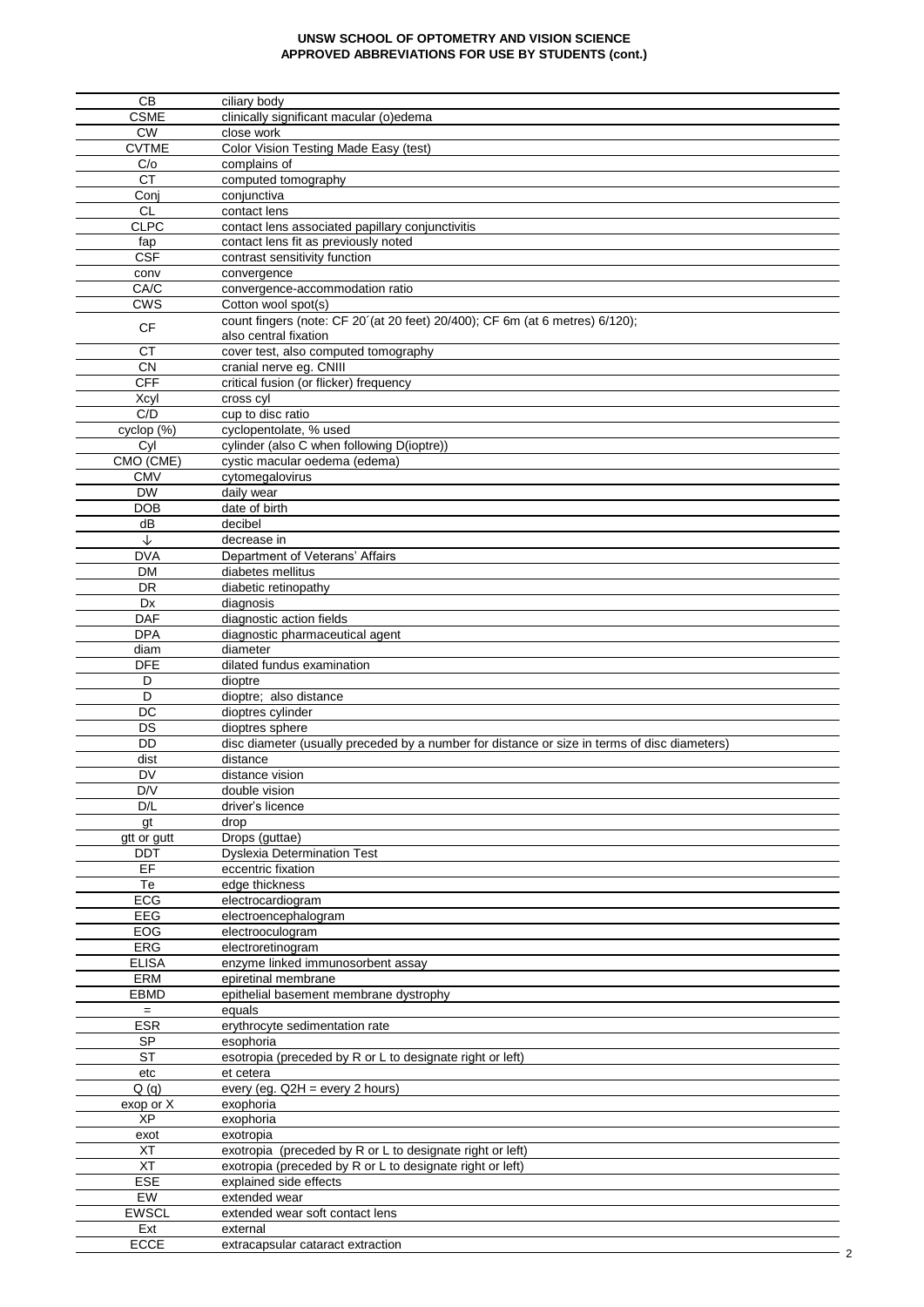| <b>EOM</b>                   | extra-ocular muscles                                                   |
|------------------------------|------------------------------------------------------------------------|
| fac                          | facility                                                               |
| <b>FH</b>                    | family history                                                         |
| <b>FMH</b>                   | family medical history                                                 |
| <b>FOH</b>                   | family ocular history                                                  |
| FaLant                       | Farnsworth Lantern (test)                                              |
| <b>FM100</b>                 | Farnswoth-Munsell 100 Hue (test)                                       |
| <b>FD</b>                    | fixation disparity                                                     |
| <b>FDR</b>                   | Florid diabetic retinopathy (now seen rarely)                          |
| F <sub>1</sub>               | fluorescein                                                            |
| FA                           | fluorescein angiography                                                |
| <b>FOL</b>                   | follicles                                                              |
| F/U                          | follow-up appointment                                                  |
| <b>FB</b>                    | foreign body                                                           |
| QID or gid                   | four times daily (or x4) (quarter in die)                              |
| FAZ                          | foveal avascular zone                                                  |
| FF                           | foveal fixation                                                        |
| <b>FOZD</b>                  | front optic zone diameter                                              |
| <b>FVP</b>                   | front vertex power                                                     |
| fMRI                         | functional magnetic resonance imaging                                  |
| GI                           | gastrointestinal                                                       |
| GH                           | general health                                                         |
| GP                           | general practitioner                                                   |
| <b>GPC</b>                   | giant papillary conjunctivitis                                         |
| Glauc                        | glaucoma                                                               |
| Gonio                        | gonioscopy                                                             |
| $\, >$                       | greater than                                                           |
| <b>PGX</b>                   | grey photochromic (lenses)                                             |
| Haem                         | haemorrhage                                                            |
| HM                           | hand movements                                                         |
| <b>HCL</b>                   | hard contact lens                                                      |
| HAC                          | harmonious abnormal correspondence                                     |
| HA                           | headache                                                               |
| <b>HRT</b>                   | Heidelberg Retinal Tomograph                                           |
| ht (seg)                     | height (segment)                                                       |
| <b>HSV</b>                   | herpes simplex virus                                                   |
| Hx                           | history                                                                |
| <b>HWLant</b>                | Holmes-Wright Lantern (test)                                           |
| hor<br>⊕                     | horizontal                                                             |
|                              | horizontal and vertical orthophoria                                    |
| Φ                            | horizontal orthophoria                                                 |
| <b>HVID</b><br><b>HRT</b>    | horizontal visible iris diameter                                       |
|                              | Hormone replacement therap                                             |
| $hr(s)$ or $H$<br><b>HIV</b> | hour(s)<br>human immunodeficiency virus                                |
| hyperP                       | hyperphoria                                                            |
| H/T or hbp                   | hypertension (high blood pressure)                                     |
| hyperT                       | hypertropia                                                            |
| hypoP                        | hypophoria                                                             |
| hypoT                        | hypotropia                                                             |
| IGT                          | impaired glucose tolerance                                             |
| $\uparrow$                   | increase in                                                            |
| IO                           | indirect ophthalmoscopy                                                |
| inf                          | inferior                                                               |
| IO                           | inferior oblique muscle                                                |
| <b>IPC</b>                   | inferior palpebral conjunctiva                                         |
| IR                           | inferior rectus muscle (preceded by R or L to indicate right and left) |
| Inj                          | injection or injected                                                  |
| Int                          | internal or intermittent                                               |
| <b>INO</b>                   | internuclear ophthalmoplegia                                           |
| PD                           | interpupillary distance                                                |
| <b>ICCE</b>                  | intracapsular cataract extraction                                      |
| IO                           | intraocular                                                            |
| <b>IOL</b>                   | intraocular lens                                                       |
| <b>IOP</b>                   | intraocular pressure                                                   |
| <b>IRMA</b>                  | intra-retinal microvascular abnormalities                              |
| IV                           | intravenous                                                            |
| ICE                          | irido-corneal-endothelial syndrome                                     |
| <b>ION</b>                   | ischaemic optic neuropathy                                             |
| KP                           | keratic precipitates                                                   |
| KCS                          | keratoconjunctivitis sicca                                             |
| Κ                            | keratometry reading                                                    |
| L/RED                        | L/R fixation disparity                                                 |
| <b>LR</b>                    | lateral rectus muscle (preceded by R or L to indicate right and left)  |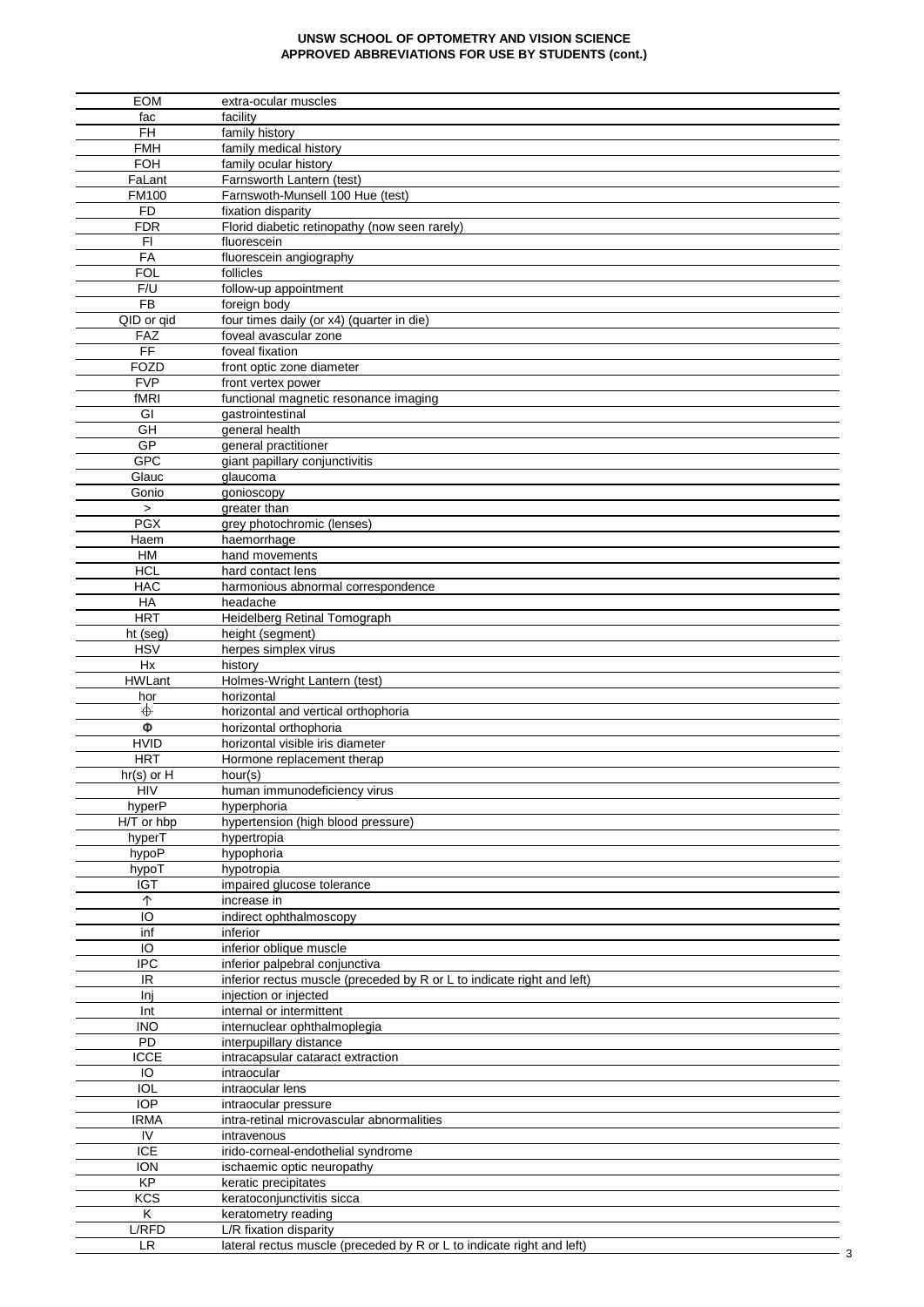| <b>LHON</b>  | Leber's hereditary optic neuropathy                                                    |
|--------------|----------------------------------------------------------------------------------------|
|              | left                                                                                   |
| LST          | left esotropia                                                                         |
| LE           |                                                                                        |
|              | left eye                                                                               |
| <b>OS</b>    | left eye (oculus sinister); also overall size                                          |
| LHP          | left hyperphoria                                                                       |
| VAL          | left visual acuity (corrected)                                                         |
| L/RST        | left/right esotropia                                                                   |
| L/RXT        | left/right exotropia                                                                   |
| L/RHyperT    | left/right hypertropia                                                                 |
| L/RHypoT     | left/right hypotropia                                                                  |
|              |                                                                                        |
| LOs          | lenticular opacities                                                                   |
| $\,<\,$      | less than                                                                              |
| <b>LP</b>    | light perception (acuity) mark $(+)$ or $(-)$ in the quadrant tested                   |
| Hex          | lipid (hard) exudate(s)                                                                |
| logMAR       | logarithm of the minimum angle of resolution; logMAR chart (acuity)                    |
| <b>LTG</b>   | low tension glaucoma                                                                   |
| LV           | low vision                                                                             |
| <b>LVA</b>   | low vision aids                                                                        |
|              |                                                                                        |
| Mac          | macula or macular                                                                      |
| <b>MR</b>    | Maddox rod                                                                             |
| <b>MRI</b>   | magnetic resonance imaging                                                             |
| <b>MDU</b>   | Mallett distance unit                                                                  |
| <b>MNU</b>   | Mallett near unit                                                                      |
| Max          | maximum                                                                                |
| <b>MWT</b>   | maximum wearing time                                                                   |
|              |                                                                                        |
| <b>MR</b>    | medial rectus (preceded by R or L to indicate right and left)                          |
| Meds         | medications                                                                            |
| Ma           | Microaneurysm(s)                                                                       |
| μm           | micron (10-6m)                                                                         |
| <b>Min</b>   | minimum; also minute(s) (also m)                                                       |
| MEM          | monocular estimate method                                                              |
| <b>MVA</b>   | motor vehicle accident                                                                 |
| <b>MS</b>    |                                                                                        |
|              | multiple sclerosis                                                                     |
| <b>NAG</b>   | narrow angle glaucoma                                                                  |
| ${\sf N}$    | near                                                                                   |
| <b>NPA</b>   | near point of accommodation                                                            |
| <b>NPC</b>   | near point of convergence                                                              |
| <b>NV</b>    | near vision                                                                            |
| <b>NVP</b>   | near vision point                                                                      |
| Neg or -ve   | negative                                                                               |
| <b>NFL</b>   | nerve fibre layer                                                                      |
|              |                                                                                        |
| <b>ND</b>    | neutral density filter                                                                 |
| <b>NVE</b>   | new vessels elsewhere (other than the disc)                                            |
| <b>NVD</b>   | new vessels on the (optic) disc                                                        |
| <b>NVI</b>   | new vessels on the iris                                                                |
| <b>NAD</b>   | no abnormality detected (or no apparent defect)                                        |
| N/C          | no charge                                                                              |
| No I/S (POH) | no eye injuries/surgery                                                                |
| <b>NLP</b>   |                                                                                        |
| <b>NCT</b>   |                                                                                        |
|              | no light perception                                                                    |
|              | non-contact tonometer                                                                  |
| <b>NPDR</b>  | non-proliferative diabetic retinopathy (preceded by minimal, mild, moderate or severe) |
| <b>NC</b>    | normal correspondence                                                                  |
| <b>NTG</b>   | normal tension glaucoma                                                                |
| <b>NWT</b>   | normal wearing time                                                                    |
| N/A          | not applicable (also NA)                                                               |
|              | nuclear sclerosis                                                                      |
| <b>NS</b>    |                                                                                        |
| Obj          | objective                                                                              |
| Occ.         | Occupation                                                                             |
| OMB          | oculo-motor balance                                                                    |
| Occ          | ointment                                                                               |
| qd           | Once per day                                                                           |
| OAG          | open angle glaucoma                                                                    |
| Oph          | ophthalmoscopy                                                                         |
| ON           | optic nerve (neuropathy)                                                               |
|              |                                                                                        |
| ONH          | optic nerve head                                                                       |
| OZD          | optic zone diameter                                                                    |
| OCs          | optical centres                                                                        |
| <b>OKN</b>   | optokinetic nystagmus                                                                  |
| ORTHO-K      | orthokeratology                                                                        |
| 0R           | over refraction                                                                        |
|              | overall diameter (contact lens)                                                        |
| OAD          |                                                                                        |
| OD<br>Dk/L   | overall diameter (contact lens)<br>oxygen transmissibility of a contact lens           |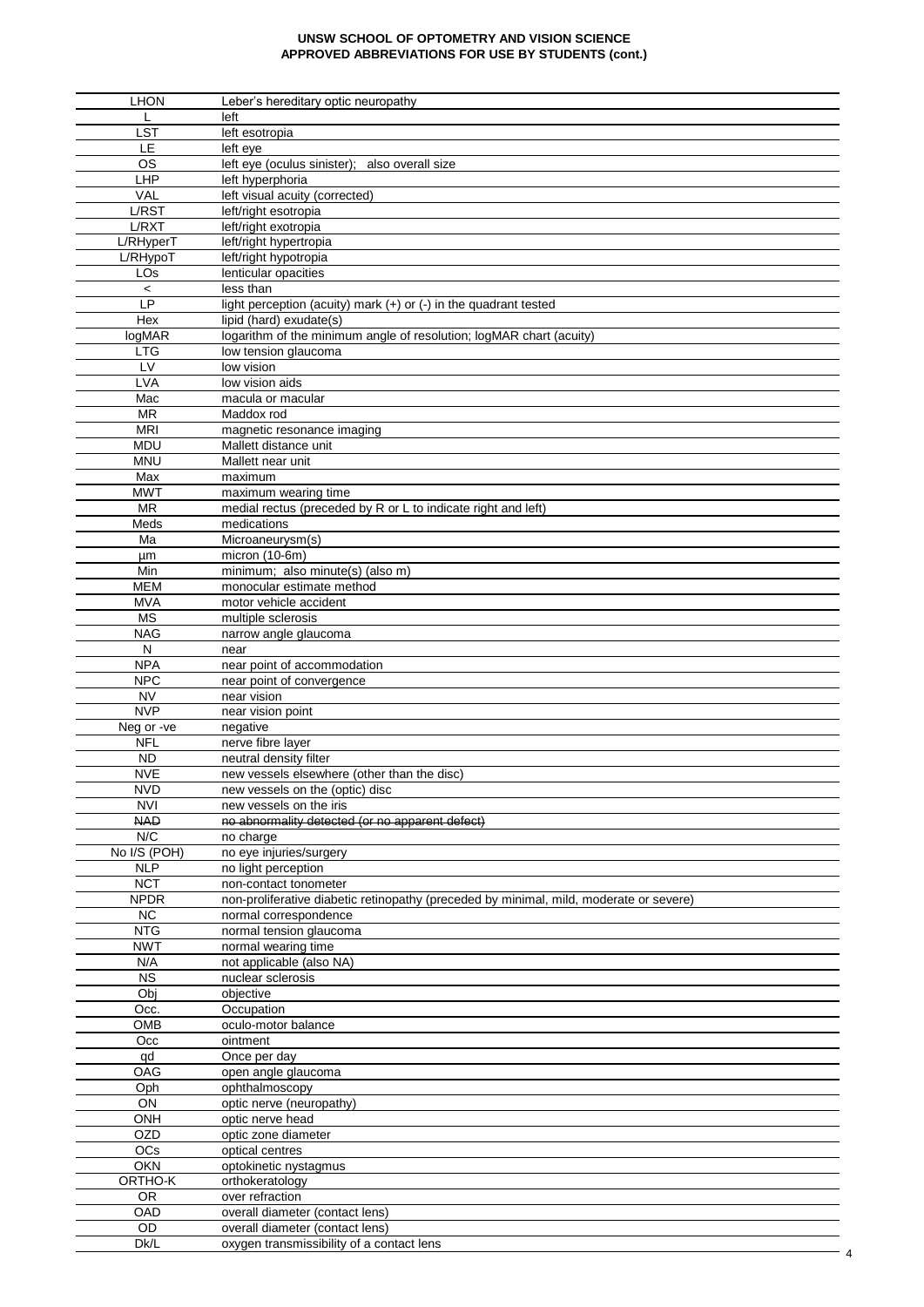| <b>PRP</b>             | pan-retinal photocoagulation                               |
|------------------------|------------------------------------------------------------|
| PAP                    | papillae                                                   |
| Pt                     | patient                                                    |
| PK                     | penetrating keratoplasty                                   |
| PALC                   | per age lenticular changes                                 |
| PL                     |                                                            |
|                        | perception of light                                        |
| <b>PPA</b>             | peripapillary atrophy                                      |
| $\overline{PC}$        | peripheral curve                                           |
| <b>PPM</b>             | persistent pupillary membrane                              |
| phaco                  | phacoemulcification                                        |
| <b>PRK</b>             | photorefractive keratectomy                                |
| <b>PTK</b>             | phototherapeutic keratectomy                               |
| <b>PDS</b>             | pigment dispersion syndrome                                |
| pilo                   | pilocarpine                                                |
| ping                   | pingueculae                                                |
| PH                     | pinhole                                                    |
|                        |                                                            |
| PHNI                   | pinhole no improvement                                     |
| <b>PMMA</b>            | polymethyl methacrylate                                    |
| Pos                    | positive                                                   |
| <b>PRC</b>             | positive relative convergence                              |
| post                   | posterior                                                  |
| <b>PCC</b>             | posterior cortical cataract                                |
| PSC or PSCC            | posterior subcapsular cataract                             |
| <b>PVD</b>             | posterior vitreous detachment                              |
| POST-OP                | post-operative                                             |
| PRE-OP                 | pre-operative                                              |
| <b>PPDR</b>            | preproliferative diabetic retinopathy                      |
|                        |                                                            |
| Rx                     | (take) prescription<br>previous                            |
| prev                   |                                                            |
| <b>POH</b>             | previous ocular history                                    |
| <b>POAG</b>            | primary open angle glaucoma                                |
| PAL                    | progressive addition lenses                                |
| Px                     | prognosis (previously patient)                             |
| <b>PDR</b>             | proliferative diabetic retinopathy                         |
| <b>PXF</b>             | pseudoexfoliation                                          |
| PES or PXF             | pseudoexfoliation syndrome                                 |
| <b>PXM</b>             | pseudoexfoliative material                                 |
| <b>PIC</b>             | pseudoisochromatic                                         |
| pteryg                 | pterygium                                                  |
| <b>PERRLA</b>          | pupils equal, round, responsive to light and accommodation |
| <b>PUT</b>             | push-up test                                               |
| <b>RK</b>              |                                                            |
|                        | radial keratotomy                                          |
| <b>RLLT</b>            | Railways LED Lantern Test                                  |
| <b>RBC</b>             | red blood cells                                            |
| re:                    | regarding                                                  |
| <b>RAPD</b>            | Relative afferent pupil defect                             |
| <b>RD</b>              | retinal detachment                                         |
| <b>RNFL</b>            | retinal nerve fibre layer                                  |
| <b>RPE</b>             | retinal pigment epithelium                                 |
| RP                     | retinitis pigmentosa                                       |
| <b>ROP</b>             | retinopathy of prematurity (old term RLF)                  |
| Ret                    | retinoscopy                                                |
| rev                    | review                                                     |
| R                      | right                                                      |
| ${\sf RE}$             | right eye                                                  |
| OD                     | right eye (oculus dexter)                                  |
| <b>VAR</b>             | right visual acuity (corrected)                            |
| <b>RGP</b>             |                                                            |
|                        | rigid gas permeable                                        |
| <b>RWR</b>             | ring when ready                                            |
| RB                     | rose bengal                                                |
| <b>SEM</b>             | scanning electron microscopy                               |
| <b>SLO</b>             | scanning laser ophthalmoscope                              |
| $\mathsf{SL}% _{2}(k)$ | Schwalbe's line                                            |
| $\overline{\text{ss}}$ | scleral spur                                               |
| SOAG                   | secondary open angle glaucoma                              |
| seg                    | segment                                                    |
| <b>STI</b>             | sexually transmitted infection                             |
| SV                     | single vision (lenses)                                     |
| SVD                    | single vision distance                                     |
| <b>SVN</b>             | single vision near                                         |
| sl                     | slightly                                                   |
|                        |                                                            |
| S/L                    | slit lamp                                                  |
| <b>SLE</b>             | slit-lamp examination                                      |
| Na                     | sodium                                                     |